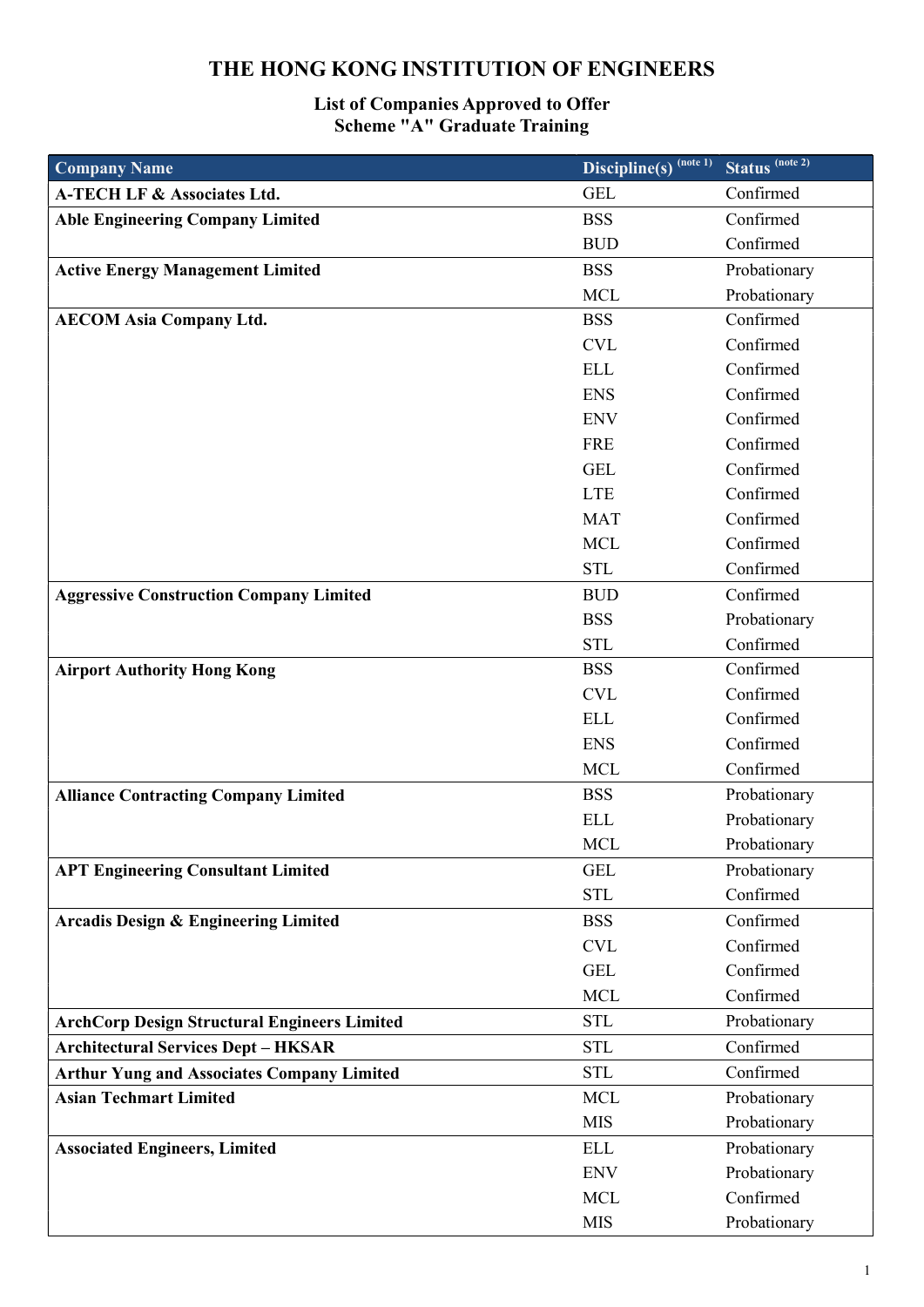| <b>Company Name</b>                                                | $\overline{\text{Discipline}(s)}^{\text{(note 1)}}$ | Status <sup>(note 2)</sup> |
|--------------------------------------------------------------------|-----------------------------------------------------|----------------------------|
| <b>ATAL Building Services Engineering Limited</b>                  | <b>BSS</b>                                          | Confirmed                  |
|                                                                    | <b>ENY</b>                                          | Confirmed                  |
| <b>ATAL Data Centre Infrastructure Ltd</b>                         | <b>BSS</b>                                          | Confirmed                  |
|                                                                    | <b>ELL</b>                                          | Confirmed                  |
| <b>ATAL Engineering Ltd.</b>                                       | <b>BSS</b>                                          | Confirmed                  |
|                                                                    | <b>ELL</b>                                          | Confirmed                  |
|                                                                    | <b>ENV</b>                                          | Confirmed                  |
|                                                                    | <b>MCL</b>                                          | Confirmed                  |
| <b>Atkins China Ltd</b>                                            | <b>BSS</b>                                          | Confirmed                  |
|                                                                    | <b>CVL</b>                                          | Confirmed                  |
|                                                                    | <b>ELL</b>                                          | Confirmed                  |
|                                                                    | <b>GEL</b>                                          | Confirmed                  |
|                                                                    | <b>MCL</b>                                          | Confirmed                  |
| <b>Aurecon Hong Kong Limited</b>                                   | <b>BSS</b>                                          | Confirmed                  |
|                                                                    | <b>CVL</b>                                          | Confirmed                  |
|                                                                    | <b>ELL</b>                                          | Confirmed                  |
|                                                                    | <b>GEL</b>                                          | Confirmed                  |
|                                                                    | <b>MCL</b>                                          | Confirmed                  |
|                                                                    | <b>STL</b>                                          | Probationary               |
| <b>Ben Tse &amp; Associates Ltd</b>                                | <b>STL</b>                                          | Confirmed                  |
| <b>Benchmark Consulting Engineers Ltd</b>                          | <b>BSS</b>                                          | Confirmed                  |
| <b>Bestwise Envirotech Limited</b>                                 | <b>MCL</b>                                          | Confirmed                  |
| <b>Binnies Hong Kong Limited</b>                                   | <b>CVL</b>                                          | Confirmed                  |
| <b>Biomedical Engineering Services Section, Hospital Authority</b> | <b>BME</b>                                          | Confirmed                  |
| <b>Bordon Construction Company Limited</b>                         | <b>BUD</b>                                          | Probationary               |
| <b>Bravo Transport Services Limited</b>                            | <b>MCL</b>                                          | Confirmed                  |
| <b>Build King Construction Limited</b>                             | <b>BSS</b>                                          | Confirmed                  |
|                                                                    | <b>BUD</b>                                          | Confirmed                  |
|                                                                    | <b>CVL</b>                                          | Confirmed                  |
| <b>Build King Management Limited</b>                               | <b>CVL</b>                                          | Confirmed                  |
| <b>BYME Engineering (Hong Kong) Ltd.</b>                           | <b>BSS</b>                                          | Confirmed                  |
|                                                                    | <b>ELL</b>                                          | Confirmed                  |
|                                                                    | <b>MCL</b>                                          | Confirmed                  |
| C & A (HK) Consulting Ltd.                                         | <b>CVL</b>                                          | Probationary               |
| C M Wong & Associates Ltd.                                         | <b>CVL</b>                                          | Confirmed                  |
|                                                                    | <b>GEL</b>                                          | Confirmed                  |
|                                                                    | <b>STL</b>                                          | Confirmed                  |
| <b>Canwest Consultants Limited</b>                                 | <b>STL</b>                                          | Confirmed                  |
| <b>Carewin Engineering Limited</b>                                 | <b>BSS</b>                                          | Confirmed                  |
|                                                                    | <b>ELL</b>                                          | Probationary               |
| <b>Castco Testing Centre Limited</b>                               | <b>MAT</b>                                          | Probationary               |
| <b>Cathay Pacific Airways Limited</b>                              | <b>ACE</b>                                          | Confirmed                  |
| <b>Cheung Kee Fung Cheung Construction Co., Ltd.</b>               | <b>BUD</b>                                          | Probationary               |
|                                                                    | <b>STL</b>                                          | Confirmed                  |
| <b>Chevalier (Construction) Company Limited</b>                    | <b>BUD</b>                                          | Probationary               |
|                                                                    | <b>CVL</b>                                          | Probationary               |
|                                                                    | <b>ELL</b>                                          | Probationary               |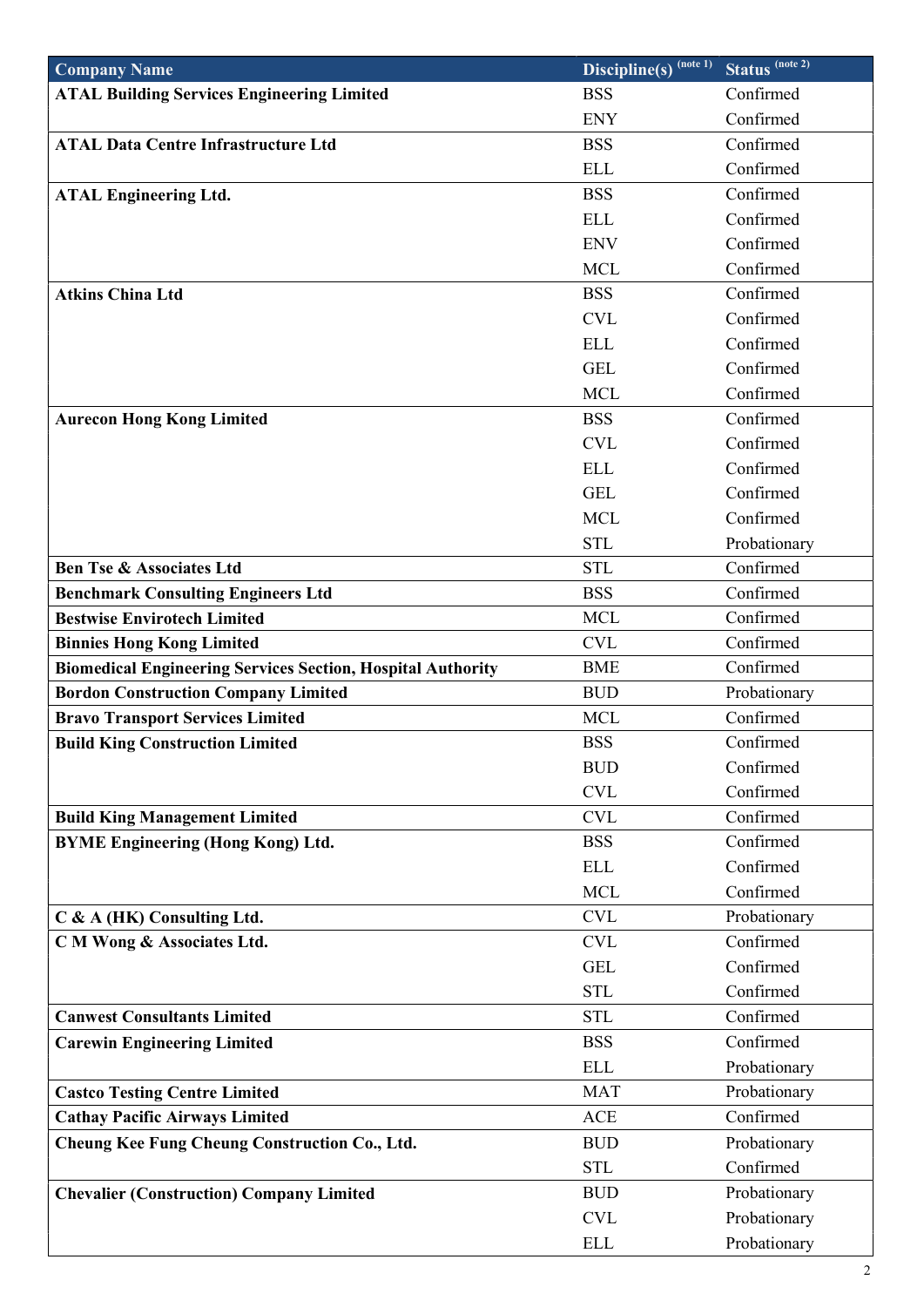| <b>Company Name</b>                                | $\overline{\text{Discipline}(s)}^{(\text{note }1)}$ | Status <sup>(note 2)</sup> |
|----------------------------------------------------|-----------------------------------------------------|----------------------------|
| Chevalier (Construction) Company Limited (cont'd)  | <b>STL</b>                                          | Probationary               |
| <b>Chevalier (Envirotech) Ltd.</b>                 | <b>ELL</b>                                          | Confirmed                  |
|                                                    | <b>MCL</b>                                          | Confirmed                  |
| <b>Chevalier (HK) Limited</b>                      | CAI                                                 | Confirmed                  |
| <b>China Geo-Engineering Corporation</b>           | <b>CVL</b>                                          | Confirmed                  |
| <b>China Harbour Engineering Company Limited</b>   | <b>CVL</b>                                          | Confirmed                  |
| <b>China Road and Bridge Corporation</b>           | <b>CVL</b>                                          | Confirmed                  |
| China State Construction Engineering (HK) Ltd.     | <b>BSS</b>                                          | Confirmed                  |
|                                                    | <b>BUD</b>                                          | Confirmed                  |
|                                                    | <b>CVL</b>                                          | Confirmed                  |
| <b>Chinney Construction Company Limited</b>        | <b>STL</b>                                          | Probationary               |
| <b>Chit Cheung Construction Co., Ltd.</b>          | <b>CVL</b>                                          | Confirmed                  |
| Chun Lee Engineering Co., Ltd.                     | <b>BSS</b>                                          | Confirmed                  |
| Chun Wo Construction & Engineering Co. Ltd.        | <b>BSS</b>                                          | Confirmed                  |
|                                                    | <b>BUD</b>                                          | Confirmed                  |
|                                                    | <b>CVL</b>                                          | Confirmed                  |
|                                                    | <b>STL</b>                                          | Probationary               |
| <b>Civic Consultancy Limited</b>                   | <b>STL</b>                                          | Probationary               |
| Civil Engg & Development Dept - HKSAR              | <b>CVL</b>                                          | Confirmed                  |
| <b>CLP Power Hong Kong Limited</b>                 | CAI                                                 | Probationary               |
|                                                    | <b>CML</b>                                          | Confirmed                  |
|                                                    | <b>ELL</b>                                          | Confirmed                  |
|                                                    | <b>ENS</b>                                          | Confirmed                  |
|                                                    | <b>ENY</b>                                          | Confirmed                  |
|                                                    | <b>MCL</b>                                          | Confirmed                  |
| <b>CLPe Solutions Limited</b>                      | <b>BSS</b>                                          | Confirmed                  |
|                                                    | <b>ELL</b>                                          | Confirmed                  |
|                                                    | <b>ENS</b>                                          | Confirmed                  |
|                                                    | <b>ENY</b>                                          | Confirmed                  |
|                                                    | <b>MCL</b>                                          | Confirmed                  |
| <b>Commtech (Asia) Limited</b>                     | <b>BSS</b>                                          | Probationary               |
|                                                    | <b>ELL</b>                                          | Probationary               |
| <b>Concentric Construction Ltd.</b>                | <b>CVL</b>                                          | Probationary               |
| <b>CR Construction Co. Ltd.</b>                    | <b>BSS</b>                                          | Confirmed                  |
|                                                    | <b>BUD</b>                                          | Probationary               |
|                                                    | <b>STL</b>                                          | Confirmed                  |
| <b>CWF Piling &amp; Civil Engineering Co. Ltd.</b> | <b>CVL</b>                                          | Confirmed                  |
| David S K AU & Associates Limited                  | <b>BSS</b>                                          | Confirmed                  |
|                                                    | <b>CVL</b>                                          | Confirmed                  |
|                                                    | <b>GEL</b>                                          | Confirmed                  |
|                                                    | <b>STL</b>                                          | Confirmed                  |
| <b>Dragages Hong Kong Ltd.</b>                     | <b>CVL</b>                                          | Confirmed                  |
| <b>Drainage Services Dept - HKSAR</b>              | <b>CVL</b>                                          | Confirmed                  |
| Dunwell Industrial (Holdings) Ltd.                 | <b>CML</b>                                          | Confirmed                  |
|                                                    | <b>ENV</b>                                          | Confirmed                  |
|                                                    | <b>MIS</b>                                          | Confirmed                  |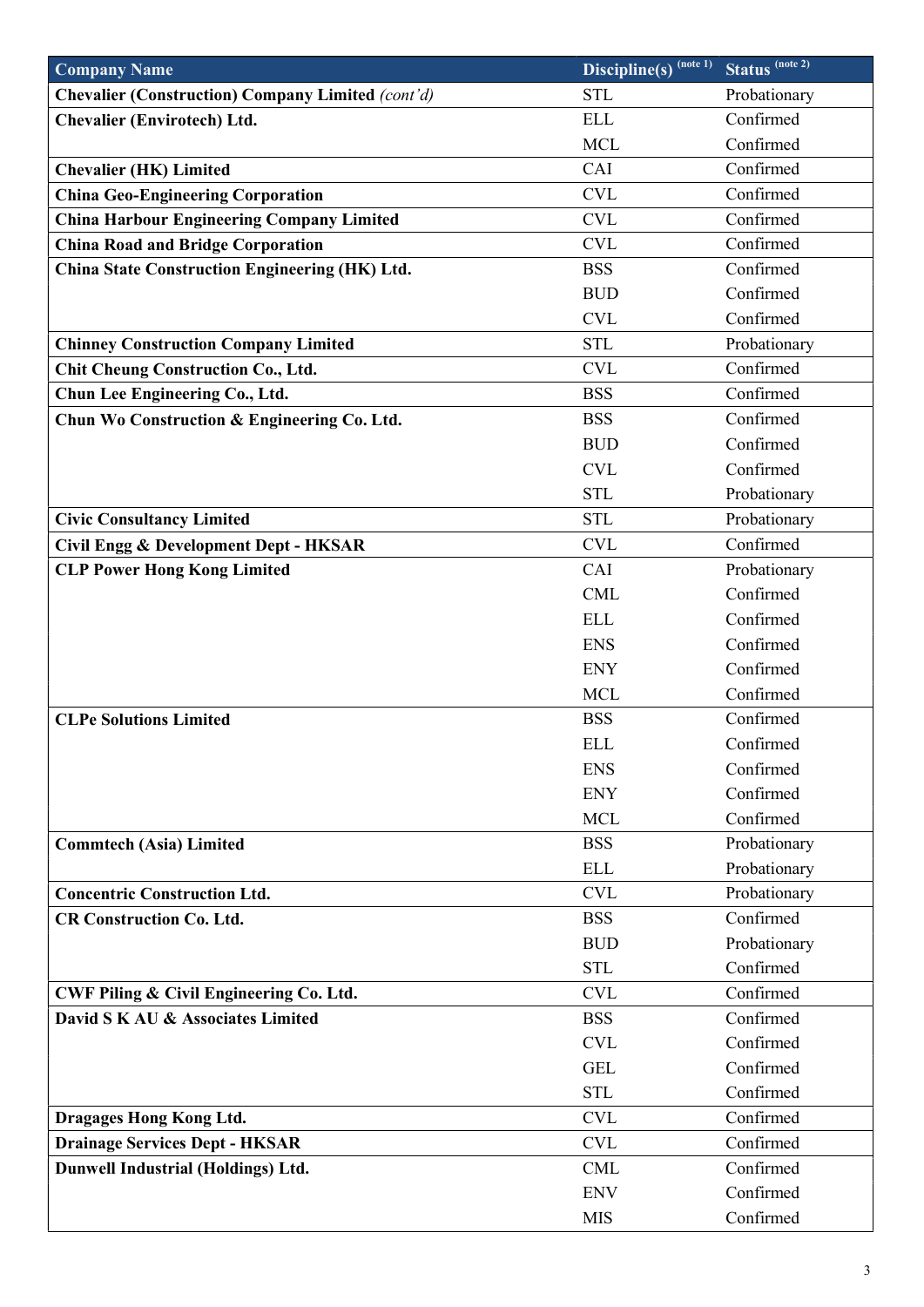| <b>Company Name</b>                                 | $\overline{\text{Discipline}(s)}^{\text{(note 1)}}$ | Status <sup>(note 2)</sup> |
|-----------------------------------------------------|-----------------------------------------------------|----------------------------|
| <b>E Man Construction Co. Ltd.</b>                  | <b>BSS</b>                                          | Confirmed                  |
|                                                     | <b>BUD</b>                                          | Confirmed                  |
| <b>E&amp;M Services Dept - HKSAR</b>                | <b>BME</b>                                          | Confirmed                  |
|                                                     | <b>BSS</b>                                          | Confirmed                  |
|                                                     | <b>ELL</b>                                          | Confirmed                  |
|                                                     | <b>ENS</b>                                          | Confirmed                  |
|                                                     | <b>INF</b>                                          | Confirmed                  |
|                                                     | <b>MCL</b>                                          | Confirmed                  |
| <b>ECO Environmental Investments Limited</b>        | <b>CML</b>                                          | Confirmed                  |
|                                                     | <b>MCL</b>                                          | Confirmed                  |
|                                                     | <b>MIS</b>                                          | Confirmed                  |
| <b>Environmental Protection Dept - HKSAR</b>        | <b>ENV</b>                                          | Confirmed                  |
| <b>Equinix Hong Kong Ltd.</b>                       | <b>BSS</b>                                          | Confirmed                  |
| <b>ESA Consulting Engineers Ltd.</b>                | <b>GEL</b>                                          | Confirmed                  |
| <b>Excel Engineering Company Ltd.</b>               | <b>CVL</b>                                          | Confirmed                  |
| <b>Far East Consulting Engineers Ltd.</b>           | <b>BSS</b>                                          | Confirmed                  |
|                                                     | <b>MCL</b>                                          | Confirmed                  |
| Fong's National Engineering Co., Ltd.               | <b>ELL</b>                                          | Probationary               |
|                                                     | <b>MAT</b>                                          | Probationary               |
|                                                     | <b>MCL</b>                                          | Confirmed                  |
|                                                     | <b>MIS</b>                                          | Probationary               |
| <b>Freyssinet Hong Kong Limited</b>                 | <b>CVL</b>                                          | Confirmed                  |
| <b>Fugro (Hong Kong) Limited</b>                    | <b>CVL</b>                                          | Confirmed                  |
|                                                     | <b>GEL</b>                                          | Confirmed                  |
|                                                     | <b>STL</b>                                          | Confirmed                  |
| <b>Fujita Corporation, Hong Kong Branch</b>         | <b>CVL</b>                                          | Probationary               |
| Galaxy Macau [Macau company]                        | <b>MCL</b>                                          | Confirmed                  |
| <b>Gammon Construction Limited</b>                  | <b>BSS</b>                                          | Confirmed                  |
|                                                     | <b>BUD</b>                                          | Confirmed                  |
|                                                     | <b>CVL</b>                                          | Confirmed                  |
|                                                     | <b>ELL</b>                                          | Confirmed                  |
|                                                     | <b>ENV</b>                                          | Confirmed                  |
|                                                     | <b>GEL</b>                                          | Probationary               |
|                                                     | <b>MCL</b>                                          | Confirmed                  |
| <b>GE Medical Systems (HK) Limited</b>              | <b>BME</b>                                          | Confirmed                  |
| <b>Geotechnical Engg. Office (GEG) - HKSAR</b>      | <b>GEL</b>                                          | Confirmed                  |
| <b>Gleneagles Hospital Hong Kong</b>                | <b>BME</b>                                          | Probationary               |
| <b>Golder Associates (HK) Limited</b>               | <b>GEL</b>                                          | Probationary               |
| <b>Green Engineering Consultant Company Limited</b> | <b>STL</b><br><b>MCL</b>                            | Confirmed<br>Probationary  |
| <b>Green Island Cement Company Limited</b>          |                                                     |                            |
| Greg Wong & Associates Ltd.                         | <b>GEL</b>                                          | Confirmed                  |
| <b>Halcrow China Limited</b>                        | <b>STL</b>                                          | Confirmed<br>Confirmed     |
|                                                     | <b>CVL</b><br><b>GEL</b>                            |                            |
|                                                     |                                                     | Confirmed                  |
|                                                     | <b>STL</b>                                          | Probationary<br>Confirmed  |
| <b>Hanison Construction Company Limited</b>         | <b>BUD</b>                                          |                            |
|                                                     | <b>BSS</b>                                          | Confirmed                  |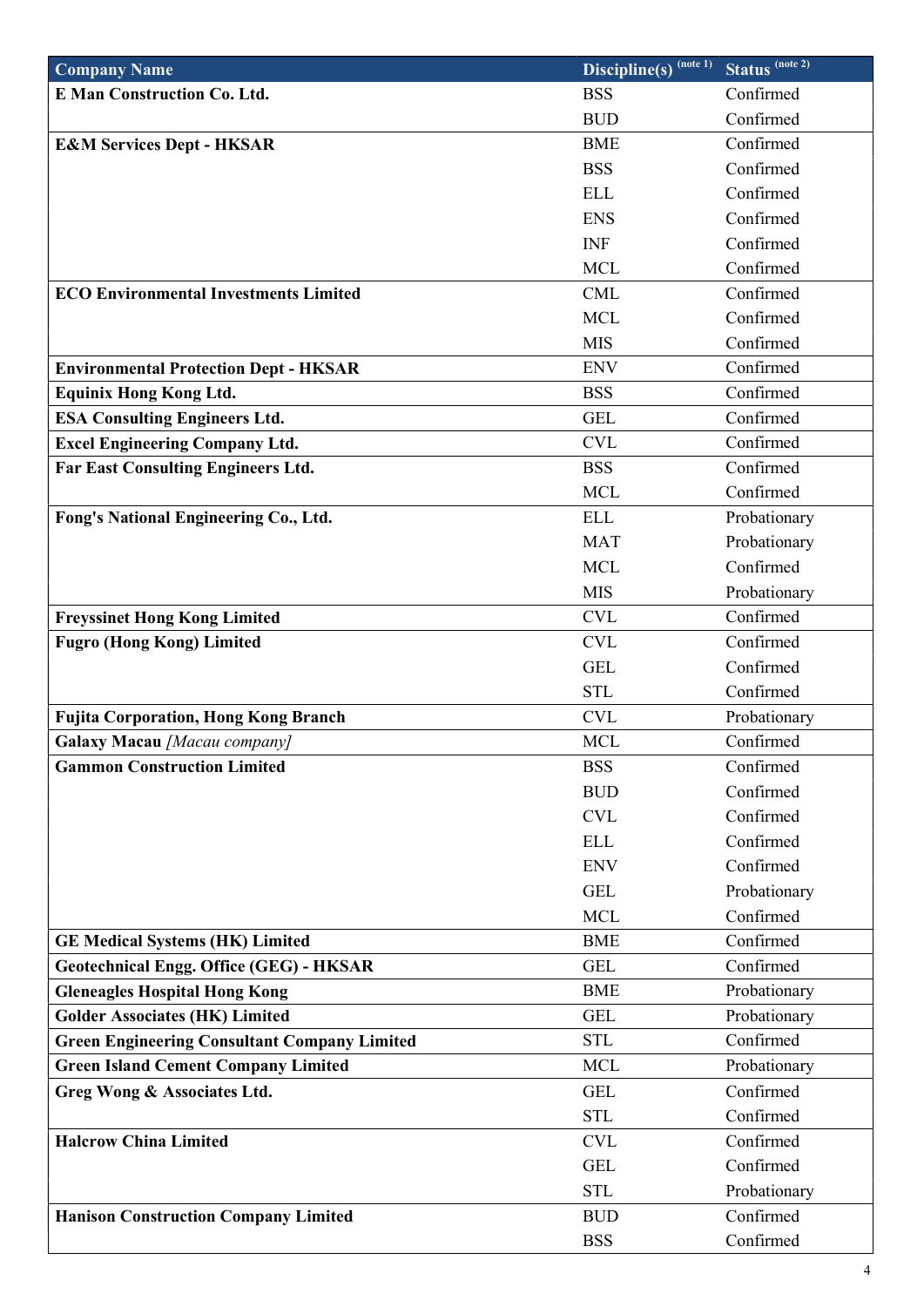| <b>Company Name</b>                                 | $\overline{\text{Discipline}(s)}^{\text{(note 1)}}$ | Status <sup>(note 2)</sup> |
|-----------------------------------------------------|-----------------------------------------------------|----------------------------|
| Hanison Construction Company Limited (cont'd)       | <b>STL</b>                                          | Confirmed                  |
| <b>Henderson (China) Investment Company Limited</b> | <b>MCL</b>                                          | Probationary               |
| <b>Highways Dept - HKSAR</b>                        | <b>CVL</b>                                          | Confirmed                  |
| <b>Hip Hing Construction Co Ltd</b>                 | <b>BSS</b>                                          | Confirmed                  |
|                                                     | <b>BUD</b>                                          | Confirmed                  |
|                                                     | <b>CVL</b>                                          | Confirmed                  |
|                                                     | <b>STL</b>                                          | Probationary               |
| HK International Theme Parks Ltd (HK Disneyland)    | <b>ELL</b>                                          | Probationary               |
|                                                     | <b>MCL</b>                                          | Confirmed                  |
| Ho Tin & Associates Consulting Engineers Limited    | <b>CVL</b>                                          | Confirmed                  |
|                                                     | <b>STL</b>                                          | Confirmed                  |
| <b>Hong Kong Adventist Hospital - Stubbs Road</b>   | <b>BME</b>                                          | Confirmed                  |
| Hong Kong Adventist Hospital - Tsuen Wan            | <b>BME</b>                                          | Confirmed                  |
| <b>Hong Kong Aero Engine Services Limited</b>       | ACE                                                 | Confirmed                  |
| Hong Kong Air Cargo Terminals Ltd.                  | <b>ELL</b>                                          | Confirmed                  |
|                                                     | <b>MCL</b>                                          | Confirmed                  |
| Hong Kong Aircraft Engineering Co. Ltd.             | <b>ACE</b>                                          | Confirmed                  |
| Hong Kong Logistics Technology & Systems Limited    | <b>LTE</b>                                          | Confirmed                  |
| <b>Hong Kong Productivity Council</b>               | <b>MCL</b>                                          | Confirmed                  |
|                                                     | <b>MIS</b>                                          | Confirmed                  |
| Hong Yip Service Company Ltd.                       | <b>BSS</b>                                          | Probationary               |
| <b>Hop Lee Builders Company Limited</b>             | <b>BUD</b>                                          | Probationary               |
| <b>Housing Department - HKSAR</b>                   | <b>BSS</b>                                          | Confirmed                  |
|                                                     | <b>CVL</b>                                          | Confirmed                  |
|                                                     | <b>GEL</b>                                          | Confirmed                  |
|                                                     | <b>STL</b>                                          | Confirmed                  |
| Hsin Chong Aster Building Services Ltd.             | <b>BSS</b>                                          | Confirmed                  |
| Huns Engineering Co. Ltd.                           | <b>BSS</b>                                          | Confirmed                  |
| <b>Innotec Engineering Limited</b>                  | <b>BSS</b>                                          | Probationary               |
| <b>ISPL Consulting Limited</b>                      | <b>BSS</b>                                          | Confirmed                  |
|                                                     | <b>MCL</b>                                          | Confirmed                  |
| <b>J. Roger Preston Limited</b>                     | <b>BSS</b>                                          | Confirmed                  |
|                                                     | <b>ELL</b>                                          | Confirmed                  |
|                                                     | <b>FRE</b>                                          | Confirmed                  |
|                                                     | <b>MCL</b>                                          | Confirmed                  |
| <b>Jacobs China Limited</b>                         | <b>BSS</b>                                          | Probationary               |
|                                                     | <b>CVL</b>                                          | Confirmed                  |
|                                                     | <b>ELL</b>                                          | Probationary               |
|                                                     | <b>ENY</b>                                          | Probationary               |
|                                                     | <b>GEL</b>                                          | Confirmed                  |
|                                                     | <b>MCL</b>                                          | Confirmed                  |
|                                                     | <b>STL</b>                                          | Confirmed                  |
| James Lau & Associates Limited                      | <b>GEL</b>                                          | Confirmed                  |
|                                                     | <b>STL</b>                                          | Confirmed                  |
| <b>Jetta Company Limited</b>                        | <b>ENS</b>                                          | Probationary               |
|                                                     | <b>MCL</b>                                          | Confirmed                  |
|                                                     | <b>MIS</b>                                          | Confirmed                  |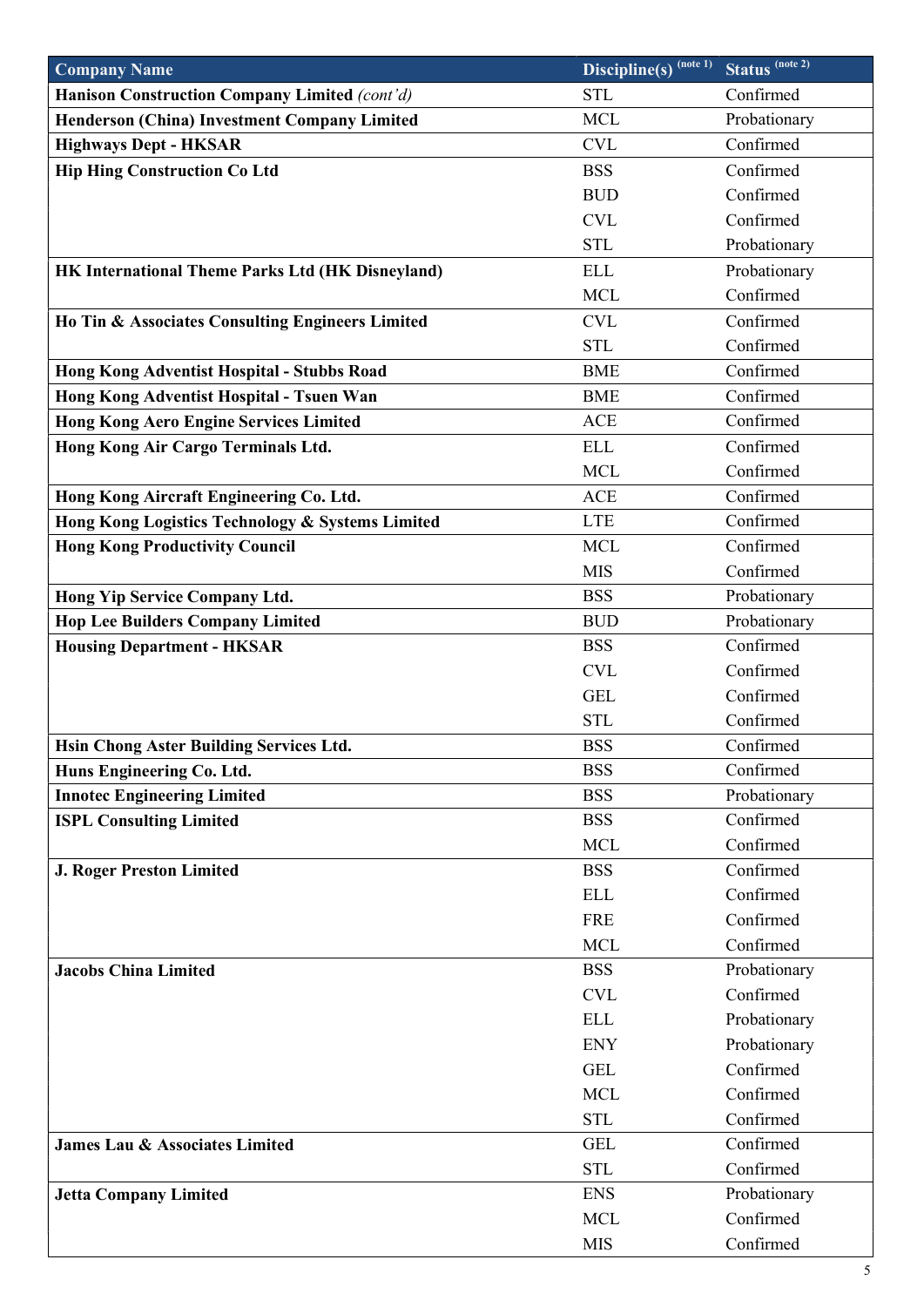| <b>Company Name</b>                                     | $\overline{\text{Discipline}(s)}^{\text{(note 1)}}$ | Status <sup>(note 2)</sup> |
|---------------------------------------------------------|-----------------------------------------------------|----------------------------|
| <b>JMK Consulting Engineers Limited</b>                 | <b>STL</b>                                          | Confirmed                  |
| Kai Shing Management Services Limited                   | <b>BSS</b>                                          | Confirmed                  |
|                                                         | <b>ELL</b>                                          | Confirmed                  |
|                                                         | <b>ENY</b>                                          | Confirmed                  |
|                                                         | <b>MCL</b>                                          | Confirmed                  |
| Kewisk Engineering & Consulting Co. Limited             | <b>STL</b>                                          | Probationary               |
| <b>Key Direction Limited</b>                            | CAI                                                 | Confirmed                  |
|                                                         | <b>MCL</b>                                          | Probationary               |
| <b>Keystone Design Consultants Limited</b>              | <b>GEL</b>                                          | Probationary               |
|                                                         | <b>STL</b>                                          | Probationary               |
| Kin Wing Engineering Company Limited                    | <b>CVL</b>                                          | Confirmed                  |
| Kinli Civil Engineering Limited                         | <b>CVL</b>                                          | Probationary               |
| <b>KONE Elevator (HK) Ltd.</b>                          | CAI                                                 | Confirmed                  |
| Krueger Engineering (Asia) Ltd.                         | <b>BSS</b>                                          | Confirmed                  |
| Kuly Construction and Engineering Company Limited       | <b>CVL</b>                                          | Confirmed                  |
| <b>Kum Shing (K.F.) Construction Company Limited</b>    | <b>CVL</b>                                          | Confirmed                  |
| <b>Kum Shing Engineering Company Limited</b>            | <b>ELL</b>                                          | Confirmed                  |
| <b>Lanon Development Limited</b>                        | <b>BUD</b>                                          | Confirmed                  |
|                                                         | <b>CVL</b>                                          | Probationary               |
| Leighton Contractors (Asia) Ltd.                        | <b>BSS</b>                                          | Probationary               |
|                                                         | <b>BUD</b>                                          | Confirmed                  |
|                                                         | <b>CVL</b>                                          | Confirmed                  |
| Liebherr (HKG) Limited                                  | <b>MCL</b>                                          | Confirmed                  |
| Lik Kai Engineering Co., Ltd.                           | <b>BSS</b>                                          | Confirmed                  |
|                                                         | <b>ELL</b>                                          | Confirmed                  |
|                                                         | <b>MCL</b>                                          | Confirmed                  |
| <b>Majestic Engineering Company Limited</b>             | <b>BSS</b>                                          | Confirmed                  |
|                                                         | <b>ELL</b>                                          | Confirmed                  |
| <b>Mannings (Asia) Consultants Ltd</b>                  | <b>CVL</b>                                          | Confirmed                  |
|                                                         | <b>STL</b>                                          | Probationary               |
| <b>Marine Department - HKSAR</b>                        | <b>MNA</b>                                          | Confirmed                  |
| Meinhardt (C&S) Ltd                                     | <b>CVL</b>                                          | Confirmed                  |
|                                                         | <b>GEL</b>                                          | Confirmed                  |
|                                                         | <b>STL</b>                                          | Confirmed                  |
| Meinhardt (M&E) Ltd                                     | <b>BSS</b>                                          | Confirmed                  |
|                                                         | <b>ELL</b>                                          | Confirmed                  |
|                                                         | <b>FRE</b>                                          | Confirmed                  |
|                                                         | <b>MCL</b>                                          | Confirmed                  |
| <b>Meinhardt Infrastructure and Environment Limited</b> | <b>CVL</b>                                          | Confirmed                  |
|                                                         | <b>ENV</b>                                          | Confirmed                  |
|                                                         | <b>GEL</b>                                          | Probationary               |
|                                                         | <b>LTE</b>                                          | Probationary               |
| <b>MGI (Far East) Limited</b>                           | <b>MCL</b>                                          | Probationary               |
| <b>Ming Hing Waterworks Engineering Co Ltd</b>          | <b>CVL</b>                                          | Confirmed                  |
| Mitsubishi Elevator Hong Kong Company Limited           | CAI                                                 | Probationary               |
|                                                         | <b>MCL</b>                                          | Confirmed                  |
| <b>Mobigator (HK) Limited</b>                           | <b>INF</b>                                          | Confirmed                  |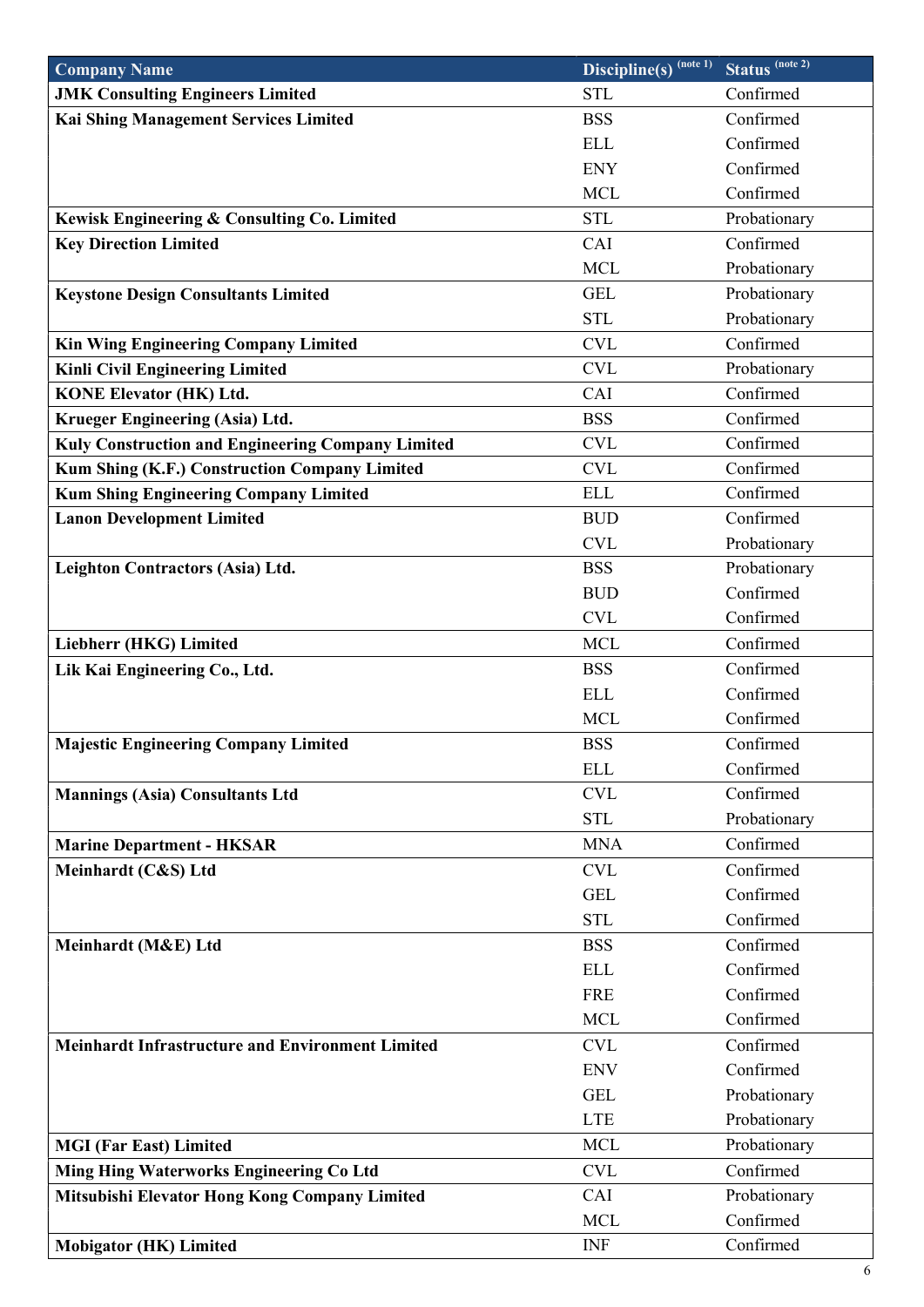| <b>Company Name</b>                                       | $\overline{\text{Discipline}(s)}^{\text{(note 1)}}$ | Status <sup>(note 2)</sup> |
|-----------------------------------------------------------|-----------------------------------------------------|----------------------------|
| Mott MacDonald Hong Kong Ltd.                             | <b>BSS</b>                                          | Confirmed                  |
|                                                           | <b>CVL</b>                                          | Confirmed                  |
|                                                           | <b>ELL</b>                                          | Confirmed                  |
|                                                           | <b>ENS</b>                                          | Confirmed                  |
|                                                           | <b>ENV</b>                                          | Confirmed                  |
|                                                           | <b>GEL</b>                                          | Confirmed                  |
|                                                           | <b>MCL</b>                                          | Confirmed                  |
|                                                           | <b>STL</b>                                          | Confirmed                  |
| <b>MTR Corporation Limited</b>                            | <b>BSS</b>                                          | Confirmed                  |
|                                                           | CAI                                                 | Confirmed                  |
|                                                           | <b>CVL</b>                                          | Confirmed                  |
|                                                           | <b>ELL</b>                                          | Confirmed                  |
|                                                           | <b>ENS</b>                                          | Confirmed                  |
|                                                           | <b>MCL</b>                                          | Confirmed                  |
| <b>MVA Hong Kong Limited</b>                              | <b>LTE</b>                                          | Confirmed                  |
| <b>New Concepts Engineering Development Limited</b>       | <b>STL</b>                                          | Probationary               |
| <b>New World Construction Company Limited</b>             | <b>BSS</b>                                          | Confirmed                  |
|                                                           | <b>BUD</b>                                          | Confirmed                  |
|                                                           | <b>CVL</b>                                          | Confirmed                  |
| <b>Newland Engineering Limited</b>                        | <b>BSS</b>                                          | Confirmed                  |
| <b>Ngong Ping 360 Limited</b>                             | <b>MCL</b>                                          | Confirmed                  |
| <b>NV5 Limited</b>                                        | <b>BSS</b>                                          | Probationary               |
|                                                           | <b>ELL</b>                                          | Probationary               |
| Otis Elevator Company (H.K.) Limited                      | <b>MCL</b>                                          | Probationary               |
| Ove Arup & Partners Hong Kong Limited                     | <b>BSS</b>                                          | Confirmed                  |
|                                                           | <b>CVL</b>                                          | Confirmed                  |
|                                                           | <b>ELL</b>                                          | Confirmed                  |
|                                                           | <b>ENV</b>                                          | Confirmed                  |
|                                                           | <b>ENY</b>                                          | Confirmed                  |
|                                                           | <b>FRE</b>                                          | Confirmed                  |
|                                                           | <b>GEL</b>                                          | Confirmed                  |
|                                                           | <b>INF</b>                                          | Confirmed                  |
|                                                           | <b>LTE</b>                                          | Confirmed                  |
|                                                           | <b>MAT</b>                                          | Confirmed                  |
|                                                           | <b>MCL</b>                                          | Confirmed                  |
|                                                           | <b>STL</b>                                          | Confirmed                  |
| Ove Arup & Partners HK Ltd - Macau Branch [Macau company] | <b>CVL</b>                                          | Probationary               |
|                                                           | <b>ELL</b>                                          | Probationary               |
|                                                           | <b>GEL</b>                                          | Confirmed                  |
|                                                           | <b>MCL</b>                                          | Confirmed                  |
|                                                           | <b>STL</b>                                          | Probationary               |
| P&T (M&E) Ltd                                             | <b>BSS</b>                                          | Confirmed                  |
|                                                           | <b>ELL</b>                                          | Confirmed                  |
|                                                           | <b>MCL</b>                                          | Confirmed                  |
| P&T Architects & Engineers Ltd.                           | <b>STL</b>                                          | Confirmed                  |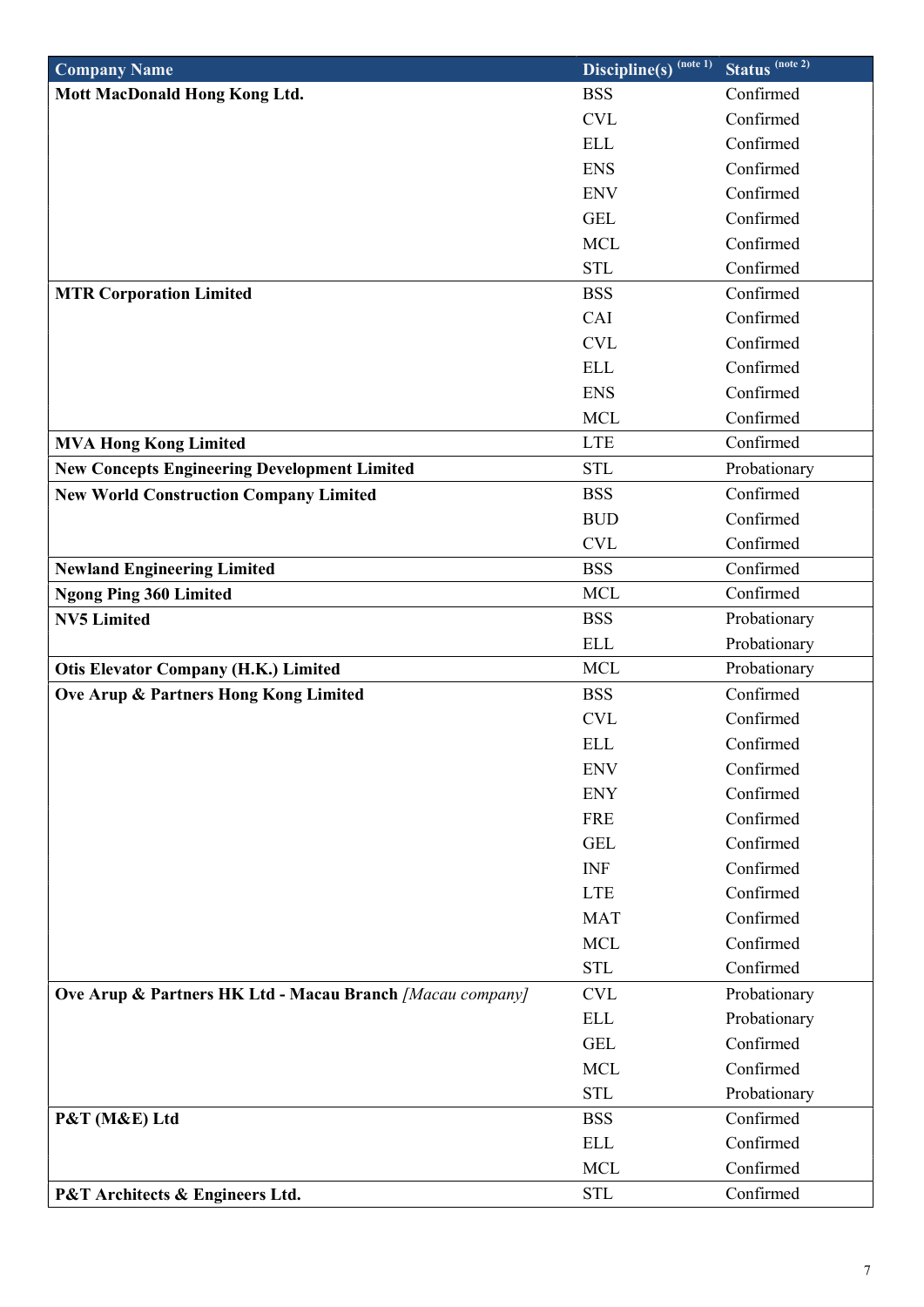| <b>Company Name</b>                                       | $\overline{\text{Discipline}(s)}^{(\text{note }1)}$ | Status <sup>(note 2)</sup> |
|-----------------------------------------------------------|-----------------------------------------------------|----------------------------|
| Paul Y. (E&M) Contractors Limited                         | <b>BSS</b>                                          | Confirmed                  |
|                                                           | <b>ELL</b>                                          | Probationary               |
|                                                           | <b>MCL</b>                                          | Probationary               |
| Paul Y. Construction & Engineering Co. Limited            | <b>CVL</b>                                          | Confirmed                  |
| Paul Y. Construction Co., Ltd.                            | <b>CVL</b>                                          | Confirmed                  |
|                                                           | <b>STL</b>                                          | Probationary               |
| <b>Paul Y. General Contractors Limited</b>                | <b>BUD</b>                                          | Confirmed                  |
| <b>PCCW Limited</b>                                       | <b>ENS</b>                                          | Confirmed                  |
| Penta-Ocean Construction Co Ltd (Hong Kong Branch Office) | <b>CVL</b>                                          | Confirmed                  |
|                                                           | <b>STL</b>                                          | Probationary               |
| <b>Raising Engineering Limited</b>                        | <b>BSS</b>                                          | Confirmed                  |
| <b>REC Engineering Company Limited</b>                    | <b>BSS</b>                                          | Confirmed                  |
|                                                           | <b>ELL</b>                                          | Confirmed                  |
|                                                           | <b>MCL</b>                                          | Confirmed                  |
| <b>Renopipe Construction Company Limited</b>              | <b>CVL</b>                                          | Probationary               |
| <b>Richwell Engineering Limited</b>                       | <b>CVL</b>                                          | Confirmed                  |
| <b>Sanfield (Management) Limited</b>                      | <b>BSS</b>                                          | Confirmed                  |
|                                                           | <b>BUD</b>                                          | Confirmed                  |
|                                                           | <b>CVL</b>                                          | Confirmed                  |
|                                                           | <b>STL</b>                                          | Confirmed                  |
| <b>Sanfield Building Contractors Ltd.</b>                 | <b>BUD</b>                                          | Confirmed                  |
|                                                           | <b>BSS</b>                                          | Confirmed                  |
|                                                           | <b>CVL</b>                                          | Confirmed                  |
|                                                           | <b>ELL</b>                                          | Confirmed                  |
|                                                           | <b>FRE</b>                                          | Probationary               |
|                                                           | <b>MCL</b>                                          | Confirmed                  |
| <b>Schneider Electric (Hong Kong) Limited</b>             | <b>ENY</b>                                          | Probationary               |
| Shinryo (HK) Ltd.                                         | <b>BSS</b>                                          | Confirmed                  |
|                                                           | <b>ELL</b>                                          | Confirmed                  |
|                                                           | <b>MCL</b>                                          | Confirmed                  |
| Shun Hing E&M Engineering Ltd.                            | <b>BSS</b>                                          | Probationary               |
|                                                           | <b>MCL</b>                                          | Probationary               |
| <b>Shun Hing Engineering Contracting Co. Ltd.</b>         | <b>BSS</b>                                          | Confirmed                  |
|                                                           | <b>ELL</b>                                          | Probationary               |
|                                                           | <b>ENS</b>                                          | Confirmed                  |
|                                                           | <b>MCL</b>                                          | Confirmed                  |
| <b>Shun Yuen Construction Company Limited</b>             | <b>CVL</b>                                          | Confirmed                  |
| SilverTech E&M Engineering Co. Ltd                        | <b>BSS</b>                                          | Probationary               |
| <b>Sime Darby Motor Group (HK) Limited</b>                | <b>MCL</b>                                          | Probationary               |
| <b>Sino Estates Management Limited</b>                    | <b>BSS</b>                                          | Confirmed                  |
| Siu Yin Wai & Associates Ltd.                             | <b>CVL</b>                                          | Confirmed                  |
|                                                           | <b>GEL</b>                                          | Confirmed                  |
|                                                           | <b>STL</b>                                          | Confirmed                  |
| <b>Skyforce Engineering Limited</b>                       | <b>BSS</b>                                          | Probationary               |
| <b>Smartek E&amp;M Engineering (HK) Limited</b>           | <b>BSS</b>                                          | Probationary               |
|                                                           | <b>MCL</b>                                          | Probationary               |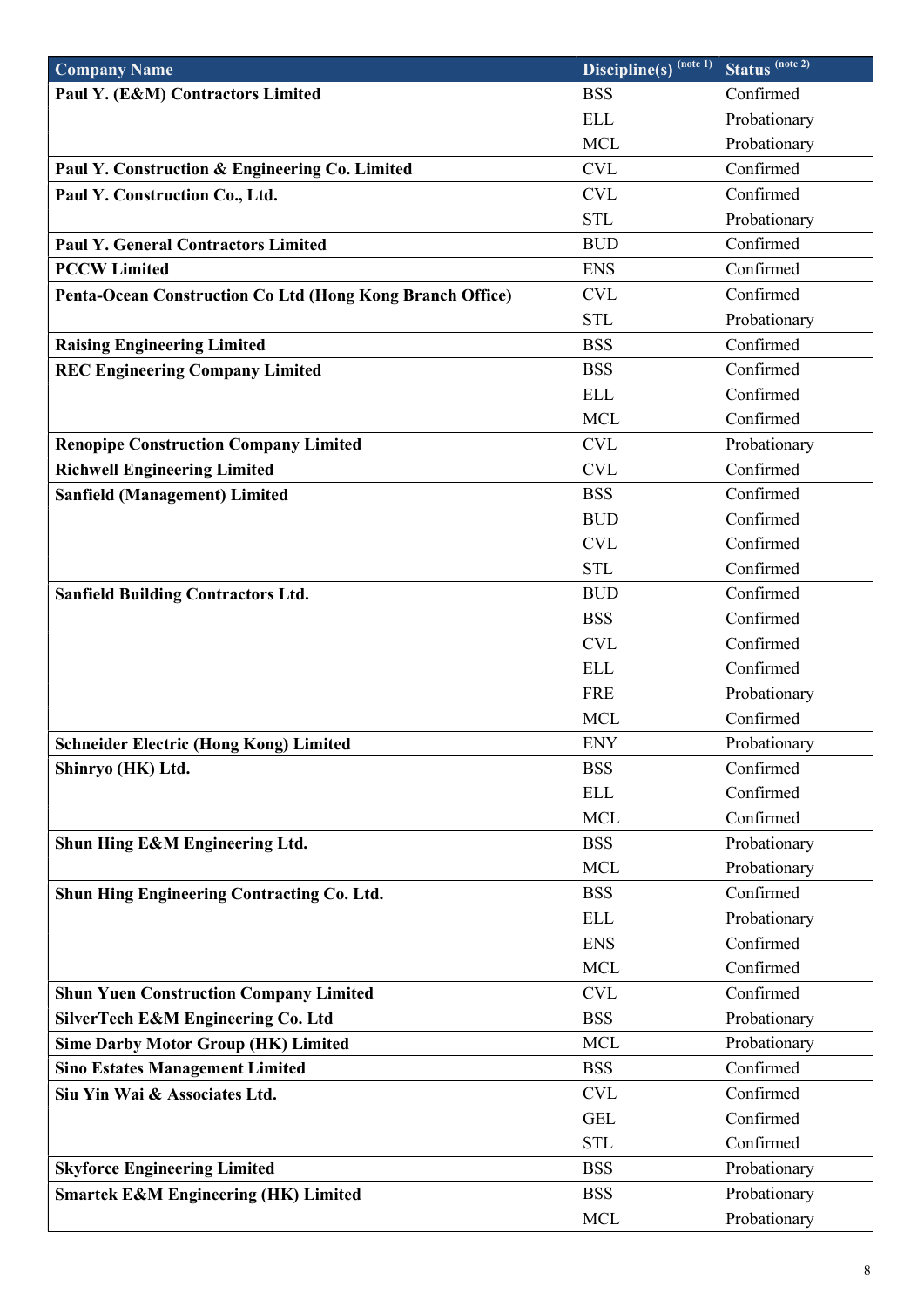| <b>Company Name</b>                                | Discipline(s) (note 1) | Status <sup>(note 2)</sup> |
|----------------------------------------------------|------------------------|----------------------------|
| <b>SMEC Asia Limited</b>                           | <b>CVL</b>             | Confirmed                  |
|                                                    | <b>ENV</b>             | Confirmed                  |
|                                                    | <b>GEL</b>             | Confirmed                  |
| <b>SOCAM Development Limited</b>                   | <b>BSS</b>             | Confirmed                  |
|                                                    | <b>BUD</b>             | Confirmed                  |
|                                                    | <b>CVL</b>             | Confirmed                  |
|                                                    | <b>STL</b>             | Confirmed                  |
| <b>Southa Technical Limited</b>                    | <b>BSS</b>             | Confirmed                  |
|                                                    | <b>ELL</b>             | Probationary               |
|                                                    | <b>MCL</b>             | Confirmed                  |
| <b>Stephen Cheng Consulting Engineers Limited</b>  | <b>GEL</b>             | Confirmed                  |
|                                                    | <b>STL</b>             | Confirmed                  |
| <b>SUEZ NWS R&amp;R (Hong Kong) Limited</b>        | <b>ENV</b>             | Confirmed                  |
| <b>Sun Fook Kong (Civil) Limited</b>               | <b>CVL</b>             | Confirmed                  |
| <b>Sun Fook Kong Construction Limited</b>          | <b>BSS</b>             | Confirmed                  |
|                                                    | <b>BUD</b>             | Confirmed                  |
| <b>Sun Hung Kai Properties Limited</b>             | <b>BSS</b>             | Probationary               |
|                                                    | <b>STL</b>             | Confirmed                  |
| <b>Swire Properties Management Limited</b>         | <b>BSS</b>             | Confirmed                  |
|                                                    | <b>MCL</b>             | Confirmed                  |
| <b>TMK</b> and Associates Limited                  | <b>CVL</b>             | Confirmed                  |
|                                                    | <b>GEL</b>             | Probationary               |
| Takasago Thermal Engineering (Hong Kong) Co., Ltd. | <b>BSS</b>             | Confirmed                  |
|                                                    | <b>MCL</b>             | Confirmed                  |
| Talent Mechanical & Electrical Engineers Ltd.      | <b>BSS</b>             | Confirmed                  |
| Telemax Environmental & Energy Management Limited  | <b>BSS</b>             | Confirmed                  |
|                                                    | <b>ENV</b>             | Confirmed                  |
| The Hong Kong and China Gas Company Limited        | <b>BSS</b>             | Confirmed                  |
|                                                    | <b>CML</b>             | Confirmed                  |
|                                                    | GAS                    | Confirmed                  |
|                                                    | <b>INF</b>             | Confirmed                  |
|                                                    | <b>MCL</b>             | Confirmed                  |
|                                                    | <b>MIS</b>             | Confirmed                  |
| The Hongkong Electric Co., Ltd.                    | CAI                    | Confirmed                  |
|                                                    | <b>CVL</b>             | Confirmed                  |
|                                                    | <b>ELL</b>             | Confirmed                  |
|                                                    | <b>ENS</b>             | Confirmed                  |
|                                                    | <b>ENV</b>             | Confirmed                  |
|                                                    | <b>INF</b>             | Probationary               |
|                                                    | <b>LTE</b>             | Confirmed                  |
|                                                    | <b>MCL</b>             | Confirmed                  |
| The Jardine Engineering Corporation, Ltd.          | <b>BSS</b>             | Confirmed                  |
|                                                    | <b>ELL</b>             | Confirmed                  |
|                                                    | <b>MCL</b>             | Confirmed                  |
| The Kowloon Motor Bus Co (1933) Ltd                | <b>MCL</b>             | Confirmed                  |
| Towngas China Company Ltd. [PRC company]           | GAS                    | Confirmed                  |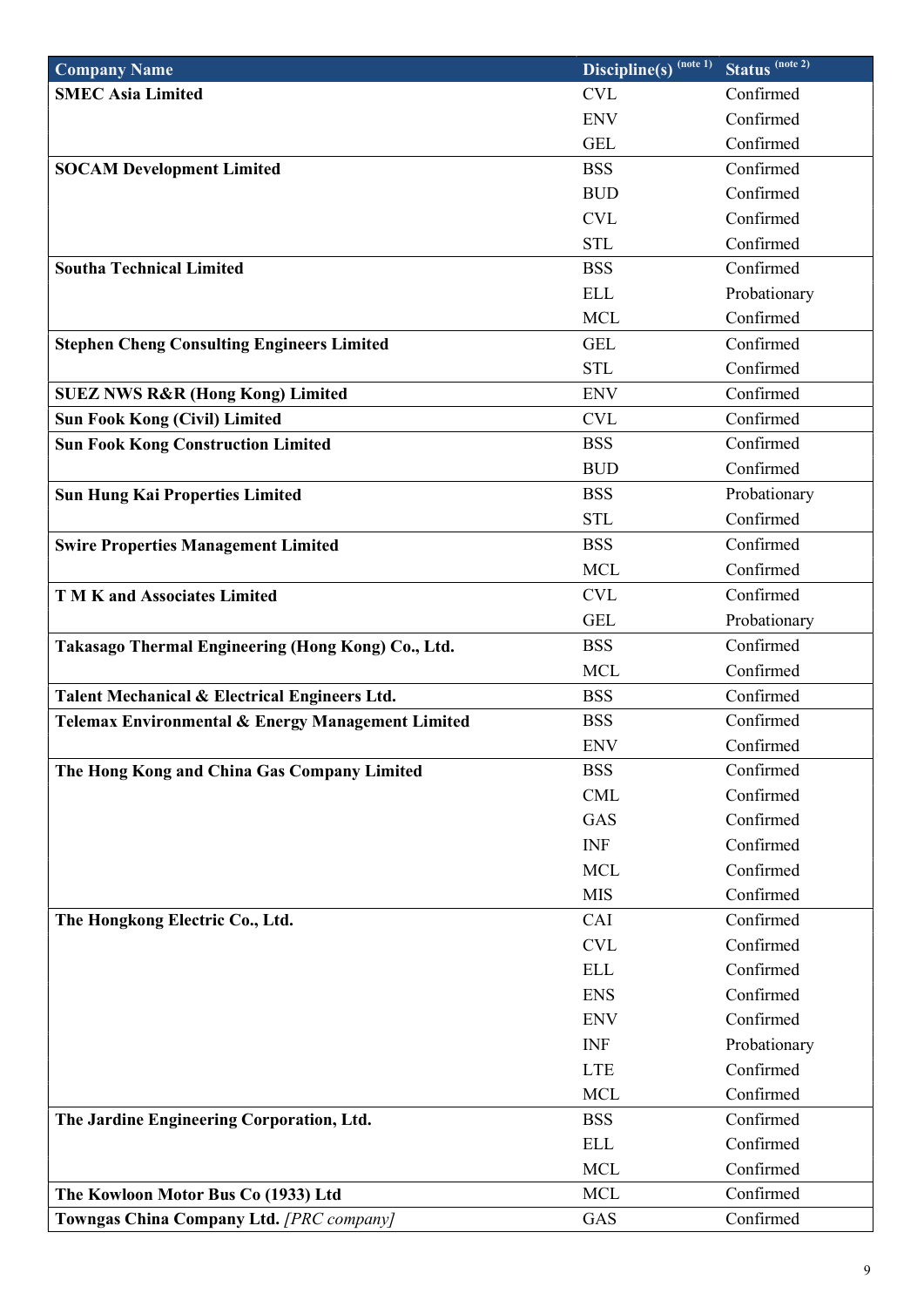| <b>Company Name</b>                                              | $\overline{\text{Discipline}(s)}^{\text{(note 1)}}$ | Status <sup>(note 2)</sup> |
|------------------------------------------------------------------|-----------------------------------------------------|----------------------------|
| <b>TQM Consultants Co. Ltd.</b>                                  | <b>LTE</b>                                          | Probationary               |
|                                                                  | <b>MIS</b>                                          | Confirmed                  |
| <b>Troika Engineering Limited</b>                                | <b>CVL</b>                                          | Probationary               |
|                                                                  | <b>GEL</b>                                          | Probationary               |
| <b>TYS Limited</b>                                               | <b>BSS</b>                                          | Confirmed                  |
|                                                                  | <b>MCL</b>                                          | Confirmed                  |
| <b>Unistress Building Construction Limited</b>                   | <b>BUD</b>                                          | Probationary               |
| Vibro (H.K.) Limited                                             | <b>CVL</b>                                          | Confirmed                  |
| <b>WT Chan &amp; Associates Limited</b>                          | <b>CVL</b>                                          | Probationary               |
|                                                                  | <b>GEL</b>                                          | Confirmed                  |
| Wah Hoi Engineers Limited                                        | <b>BSS</b>                                          | Confirmed                  |
| <b>Wang Kee Construction Co Ltd</b>                              | <b>CVL</b>                                          | Confirmed                  |
| Waste & Environmental Technologies Ltd.                          | <b>ENV</b>                                          | Confirmed                  |
| <b>Water Supplies Dept - HKSAR</b>                               | <b>CVL</b>                                          | Confirmed                  |
| <b>Welcome Construction Company Limited</b>                      | <b>CVL</b>                                          | Confirmed                  |
| <b>Wellhope Design Consulting Limited</b>                        | <b>BSS</b>                                          | Probationary               |
|                                                                  | <b>ELL</b>                                          | Probationary               |
|                                                                  | <b>ENY</b>                                          | Probationary               |
| <b>West Kowloon Cultural District Authority</b>                  | <b>ELL</b>                                          | Confirmed                  |
|                                                                  | <b>MCL</b>                                          | Confirmed                  |
| Wings & Associates Consulting Engineers Ltd.                     | <b>CVL</b>                                          | Confirmed                  |
|                                                                  | <b>STL</b>                                          | Probationary               |
| Winston Air Conditioning & Engineering (HK) Co., Ltd             | <b>BSS</b>                                          | Probationary               |
|                                                                  | <b>MCL</b>                                          | Confirmed                  |
| Wo Hing Construction Co., Ltd                                    | <b>CVL</b>                                          | Confirmed                  |
| <b>Wong &amp; Cheng Consulting Engineers Limited</b>             | <b>CVL</b>                                          | Confirmed                  |
|                                                                  | <b>GEL</b>                                          | Probationary               |
|                                                                  | <b>MAT</b>                                          | Probationary               |
|                                                                  | <b>STL</b>                                          | Confirmed                  |
| Wong & Ouyang (Building Services) Ltd.                           | <b>BSS</b>                                          | Confirmed                  |
|                                                                  | <b>ELL</b>                                          | Confirmed                  |
|                                                                  | <b>MCL</b>                                          | Confirmed                  |
| Wong & Ouyang (Civil-Structural Engineering) Ltd.                | <b>CVL</b>                                          | Confirmed                  |
|                                                                  | <b>STL</b>                                          | Confirmed                  |
| Wong Pak Lam & Associates Consulting Engineers & Architects Ltd. | <b>CVL</b>                                          | Confirmed                  |
|                                                                  | <b>STL</b>                                          | Confirmed                  |
| <b>WSP</b> (Asia) Limited                                        | <b>BSS</b>                                          | Confirmed                  |
|                                                                  | <b>CVL</b>                                          | Confirmed                  |
|                                                                  | <b>ELL</b>                                          | Confirmed                  |
|                                                                  | <b>ENS</b>                                          | Confirmed                  |
|                                                                  | <b>FRE</b>                                          | Probationary               |
|                                                                  | <b>GEL</b>                                          | Confirmed                  |
|                                                                  |                                                     |                            |
|                                                                  |                                                     |                            |
|                                                                  | <b>MCL</b>                                          | Confirmed                  |
| <b>Yau Lee Construction Company Limited</b>                      | <b>STL</b><br><b>BUD</b>                            | Confirmed<br>Confirmed     |